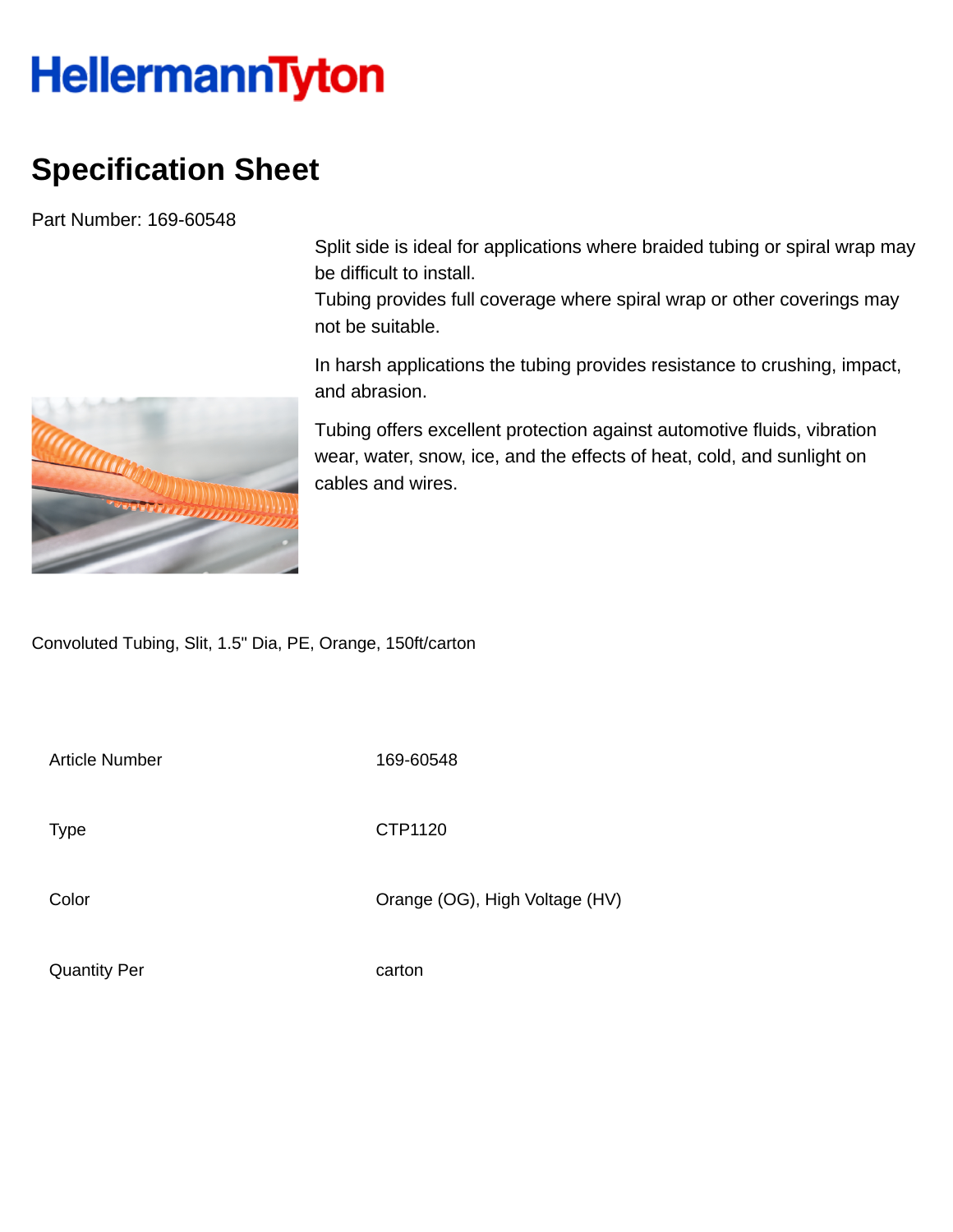| <b>Product Description</b>            | HellermannTyton's Convoluted Tubing, also known at Split Loom<br>Tubing, provides an efficient method of routing and protecting wire<br>harness assemblies, while reducing the chance of installation<br>damage. With a split down the side where you can insert your wire<br>harness, you can just easily install Convoluted Tubing without<br>removal of the entire assembly. It can also serve to protect valuable<br>hoses and cables. Convoluted tubing offer's excellent protection<br>against vibration wear, water, snow, ice and the effects of heat, cold<br>and sunlight on cables and wires. |
|---------------------------------------|----------------------------------------------------------------------------------------------------------------------------------------------------------------------------------------------------------------------------------------------------------------------------------------------------------------------------------------------------------------------------------------------------------------------------------------------------------------------------------------------------------------------------------------------------------------------------------------------------------|
| <b>Short Description</b>              | Convoluted Tubing, Slit, 1.5" Dia, PE, Orange, 150ft/carton                                                                                                                                                                                                                                                                                                                                                                                                                                                                                                                                              |
| <b>Global Part Name</b>               | CTP1120-PE-OG                                                                                                                                                                                                                                                                                                                                                                                                                                                                                                                                                                                            |
|                                       |                                                                                                                                                                                                                                                                                                                                                                                                                                                                                                                                                                                                          |
| Length L (Imperial)                   | 150.0                                                                                                                                                                                                                                                                                                                                                                                                                                                                                                                                                                                                    |
| Length L (Metric)                     | 45.7                                                                                                                                                                                                                                                                                                                                                                                                                                                                                                                                                                                                     |
| Variant                               | Slit                                                                                                                                                                                                                                                                                                                                                                                                                                                                                                                                                                                                     |
| Inner Diameter D (Imperial)           | 1.647                                                                                                                                                                                                                                                                                                                                                                                                                                                                                                                                                                                                    |
| Inner Diameter D (Metric)             | 41.83                                                                                                                                                                                                                                                                                                                                                                                                                                                                                                                                                                                                    |
| Diameter D (Imperial)                 | 1.947                                                                                                                                                                                                                                                                                                                                                                                                                                                                                                                                                                                                    |
| Diameter D (Metric)                   | 49.45                                                                                                                                                                                                                                                                                                                                                                                                                                                                                                                                                                                                    |
| <b>Outside Diameter OD (Imperial)</b> | 1.947                                                                                                                                                                                                                                                                                                                                                                                                                                                                                                                                                                                                    |
| <b>Outside Diameter OD (Metric)</b>   | 49.45                                                                                                                                                                                                                                                                                                                                                                                                                                                                                                                                                                                                    |
| Nominal Diameter (Imperial)           | $1 - 1/2$                                                                                                                                                                                                                                                                                                                                                                                                                                                                                                                                                                                                |